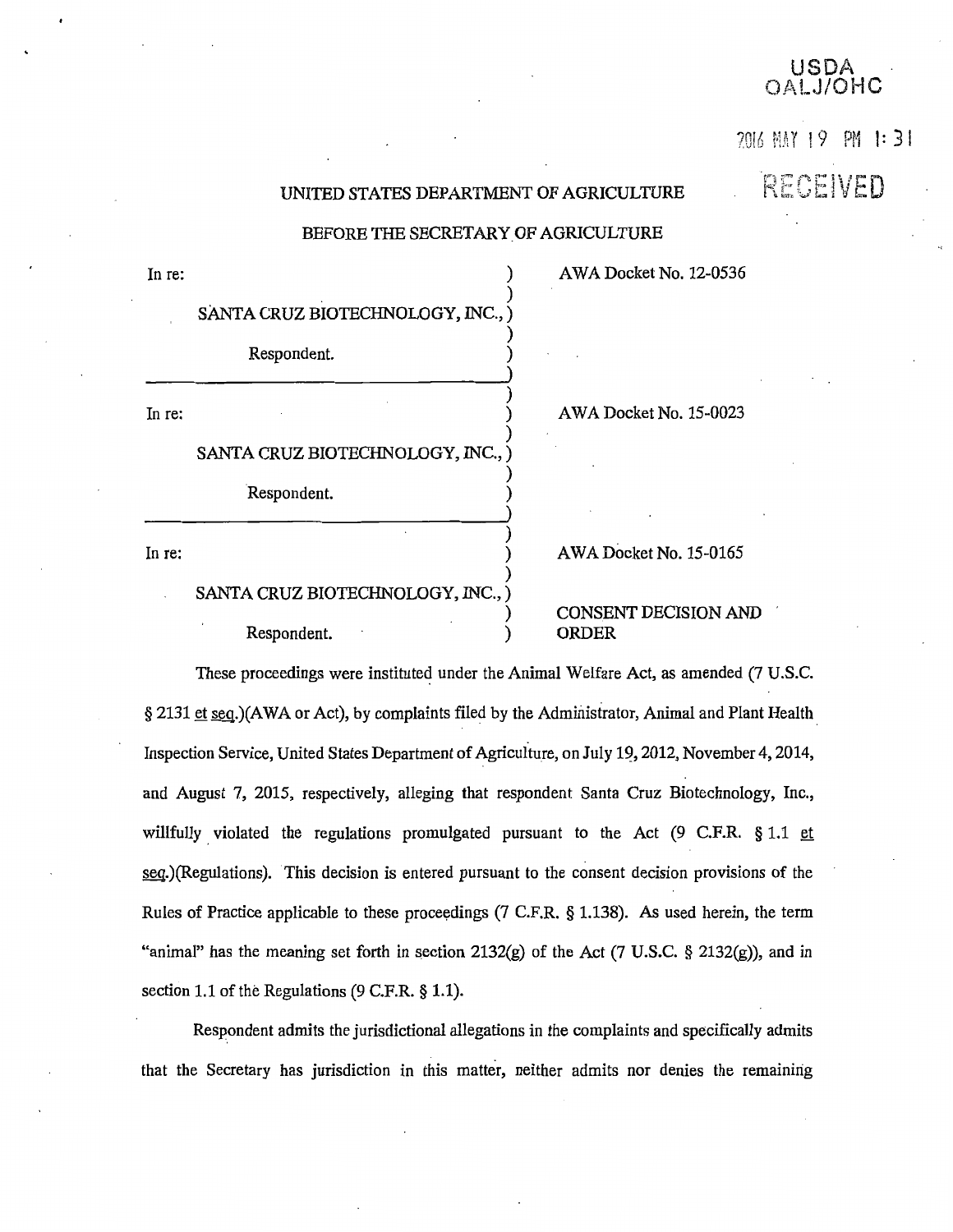allegations, waives oral hearing and further procedure, and consents and agrees to the entry of this decision for the purpose of settling these proceedings. The complainant agrees to the entry of this decision.

#### FINDINGS OF FACT

1. Respondent Santa Cruz Biotechnology, Inc., is a Delaware corporation (No . . 2267992) whose agent for service of process is United Corporate Services, Inc., 874 Walker Road, Suite C, Dover, Delaware 19904. Said respondent is registered in California (No. C1696010) and its agent for service of process is Matt Mullin, 2145 Delaware Avenue, Santa Cruz, California 95060.

2. At all times mentioned in the complaints, respondent was a research facility, as that term is defined in the Act and the Regulations, and held AW A registration number 93-R-0380.

3. At all times mentioned in the complaints, respondent was a dealer, as that term is defined in the Act and the Regulations, and held AWA license number 93-B-0192.

### CONCLUSIONS OF LAW

Respondent having admitted the findings of fact set forth above, and the parties having agreed to the entry of this decision, such decision will be entered.

#### ORDER

1. Respondent, its agents and employees, successors and assigns, directly or through any corporate or other device, shall cease and desist from violating the Act and the Regulations and Standards.

2. Respondent is assessed a civil penalty of \$3,500,000, to be paid no later than May 31, 2016, by Wire transfer or by check made payable to the Treasurer of the United States.

3. AWA license number 93-B-0192 is revoked effective December 31, 2016.